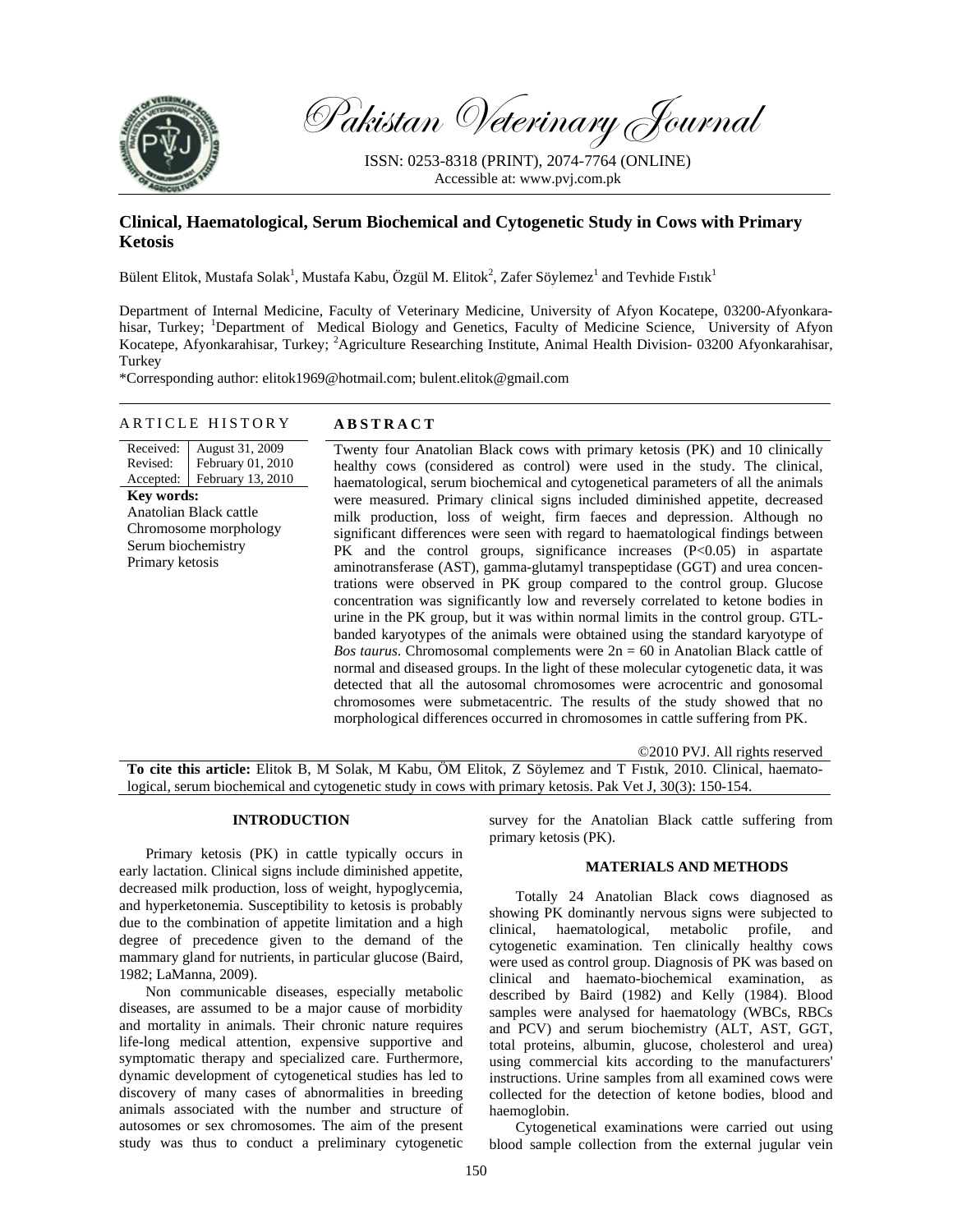under sterile conditions into a heparinized tube (Vacutainer). Lymphocytes do not normally undergo subsequent cell divisions. In the presence of a mitogen, lymphocytes were stimulated to enter into mitosis by DNA replication. After 48-72 hours, a mitotic inhibitor was added to the culture to stop mitosis in the metaphase stage. After treatment by hypotonic solution, fixation and staining, chromosomes were microscopically observed and evaluated for abnormalities, as described below:

## **Test procedure**

Lymphocytes from huffy layer were cultured in RPMI 1640 (4 ml) medium (developed by Roswell Park Memorial Institute, hence the acronym RPMI) added with L-glutamine (0.1 ml), foetal calf serum (1 ml), antibiotics (0.1 ml penicillin 250 U/ml and streptomycin 250 mg/ml) and pokeweed and incubated at  $39^{\circ}$ C. At the  $70^{th}$  h, colchicine solution (25%) was added and incubated for 2 h. The cell suspension was treated with 6 ml of hypotonic potassium chloride solution (0.075 M KCl), incubated at 39ºC for 12 min and fixed with methanol:acetic acid (3:1). Samples were vortexed at1000 rpm and supernatant was separated. The plates were restrained in trypsin solution (0.04gr trypsin in 80 ml PBS) for 3 min and stained with 10% Leishman solution (30 ml gurr and 10 ml Leishman stock solution composed of 0.1g Leishman stain added to 50 ml mathanol) for 3 min. Karyotype analysis was based on the evaluation of 25 metaphase plates directly under the microscope by the use of immersion lens identified using the GTL-band pattern (GTL banding refers to the chromosome banding technique in which G-bands are acquired through treatment with Trypsin, followed by staining with Leishman's stain to produce differential staining of metaphase chromosome). To elaborate the karyotypes, chromosomes were classified and numbered according to the recommendations of Di-Berardino (2001). Metaphases were examined under epifluorescence (Olympus Bx50 with COHU CCD Camera) photomicroscope with 50W Hg-lamp, and microscope slides were examined with immertion. Suitable metaphase plates were identified with Mac Os 8.6 programme and Macktype 5.6 image analyzer programme. All the plates were cleaned in xylol for 5 min and covered by 24x60 lamel including entellan according to International System for Chromosome Nomenclature of Domestic Bovines (ISCNDB 2000) (Cribiu *et al*., 2001).

#### **Statistical analysis**

Mean values  $(\pm \text{ SE})$  for various haematological and serum biochemical parameters for animals of the two groups were computed. The data were analyzed statistically, using student's T-test.

### **RESULTS**

No differences were observed with regard to clinical (except for mild weakness, reduced milk yield, and inappetence) between the PK and the control groups. Similarly, haematological parameters (WBCs, RBCs and PCV) did not differ between the two groups. In biochemical examination, significant increases in AST and GGT were observed in PK group. The average levels of glycemia showed that control group cows with no ketosis (keton bodies were not seen in their urine samples) had statistically higher glycemia than ketogenic cows (P<0.05). However, the average concentration of cholesterolemia, as presented on Table 1 was significantly lower in PK group compared to control group, while reverse was true for serum urea concentrations (Table 1). There was non significant difference in the average serum total proteins and albumin concentrations (Table 1) between cows with ketosis and non ketogenic cows in the present study.

Cytogenetical analysis of 24 Anatolian Black cattle based on the evaluation of metaphase plates of the blood lymphocytes demonstrated the presence of 60 chromosomes in all analyzed cells. Morphology and karyotype positions of gonadosomal and autosomal chromosomes for each cattle were noted. Karyotype position of X chromosome on all of the animals were submetacentric, while those of autosomes were acrocentric for clinically healthy cows (Fig. 1) and those with primary ketosis (Fig. 2), and there was no cytogenetic difference between cows of the two groups.

| Table 1: Some haematological, serum biochemiacal |  |  |  |  |  |
|--------------------------------------------------|--|--|--|--|--|
| and urine parameters of control cows and         |  |  |  |  |  |
| those with primary ketosis (mean $\pm$ SE)       |  |  |  |  |  |

| $\frac{1}{2}$ with primary accosis $\frac{1}{2}$ mean $\pm$ 527 |                                   |                                                   |  |  |  |  |  |  |  |
|-----------------------------------------------------------------|-----------------------------------|---------------------------------------------------|--|--|--|--|--|--|--|
| <b>Parameters</b>                                               | <b>Control</b>                    | <b>PK</b>                                         |  |  |  |  |  |  |  |
| WBCs $(x106/L)$                                                 | $7.46 \pm 0.40$                   | $7.09 \pm 0.32$                                   |  |  |  |  |  |  |  |
| RBCs $(x10^{12}/L)$                                             | $6.58 \pm 1.22$                   | $6.22 \pm 1.00$                                   |  |  |  |  |  |  |  |
| PCV (L/L)                                                       | $32.42 \pm 0.80$                  | $34.0 \pm 0.12$                                   |  |  |  |  |  |  |  |
| Hemoglobin in urine                                             |                                   |                                                   |  |  |  |  |  |  |  |
| Blood in urine                                                  |                                   |                                                   |  |  |  |  |  |  |  |
| Ketone bodies in urine                                          |                                   | $+++$                                             |  |  |  |  |  |  |  |
| Glucose in urine                                                |                                   |                                                   |  |  |  |  |  |  |  |
| ALT (IU/L)                                                      | $21.24 \pm 2.12$ $23.18 \pm 2.40$ |                                                   |  |  |  |  |  |  |  |
| AST (IU/L)                                                      |                                   | $38.34 \pm 2.40^{\circ}$ $56.26 \pm 3.80^{\circ}$ |  |  |  |  |  |  |  |
| GGT (IU/L)                                                      |                                   | $18.22 \pm 0.44^{\circ}$ $22.12 \pm 1.00^{\circ}$ |  |  |  |  |  |  |  |
| Total protein $(g/L)$                                           | $65.28 \pm 4.22$                  | $68.12 \pm 3.24$                                  |  |  |  |  |  |  |  |
| Albumin $(g/L)$                                                 | $32.64 \pm 3.22$                  | $31.03 \pm 2.66$                                  |  |  |  |  |  |  |  |
| Glucose (mmol/L)                                                | $5.44 \pm 3.42^{\circ}$           | $2.32 \pm 1.44^b$                                 |  |  |  |  |  |  |  |
| Total cholesterol (mmol/L) $5.42 \pm 1.64^{\circ}$              |                                   | $2.16 \pm 0.14^b$                                 |  |  |  |  |  |  |  |
| Urea (mmol/L)                                                   | $4.18 \pm 1.08^{\rm a}$           | $6.12 \pm 1.10^b$                                 |  |  |  |  |  |  |  |
| a,b: Different superscripts in the same row indicate            |                                   |                                                   |  |  |  |  |  |  |  |

significant difference (P<0.05).

# **DISCUSSION**

Although no significant clinical and haematological findings were obtained, there were remarkable blood biochemical findings as shown in Table 1. Remarkable hypoglycemia in diseased cows observed in this study may be correlated to ketosis, as reported by Radostits *et al.* (2007). Primary ketosis, occurs when high producing cows simply cannot eat enough carbohydrate to satisfy their glucose needs, or where the feed available is deficient in carbohydrate (Baird, 1982; Foster, 1988). This imbalance leads to mobilization of the body fat reserves in the form of fatty acids that are oxidized in the liver into Acetyl Coenzyme A. The latter is utilized in the Krebs' citric acid cycle when there is sufficient glucose, otherwise it is catabolized into ketone bodies when there is hypoglycemia.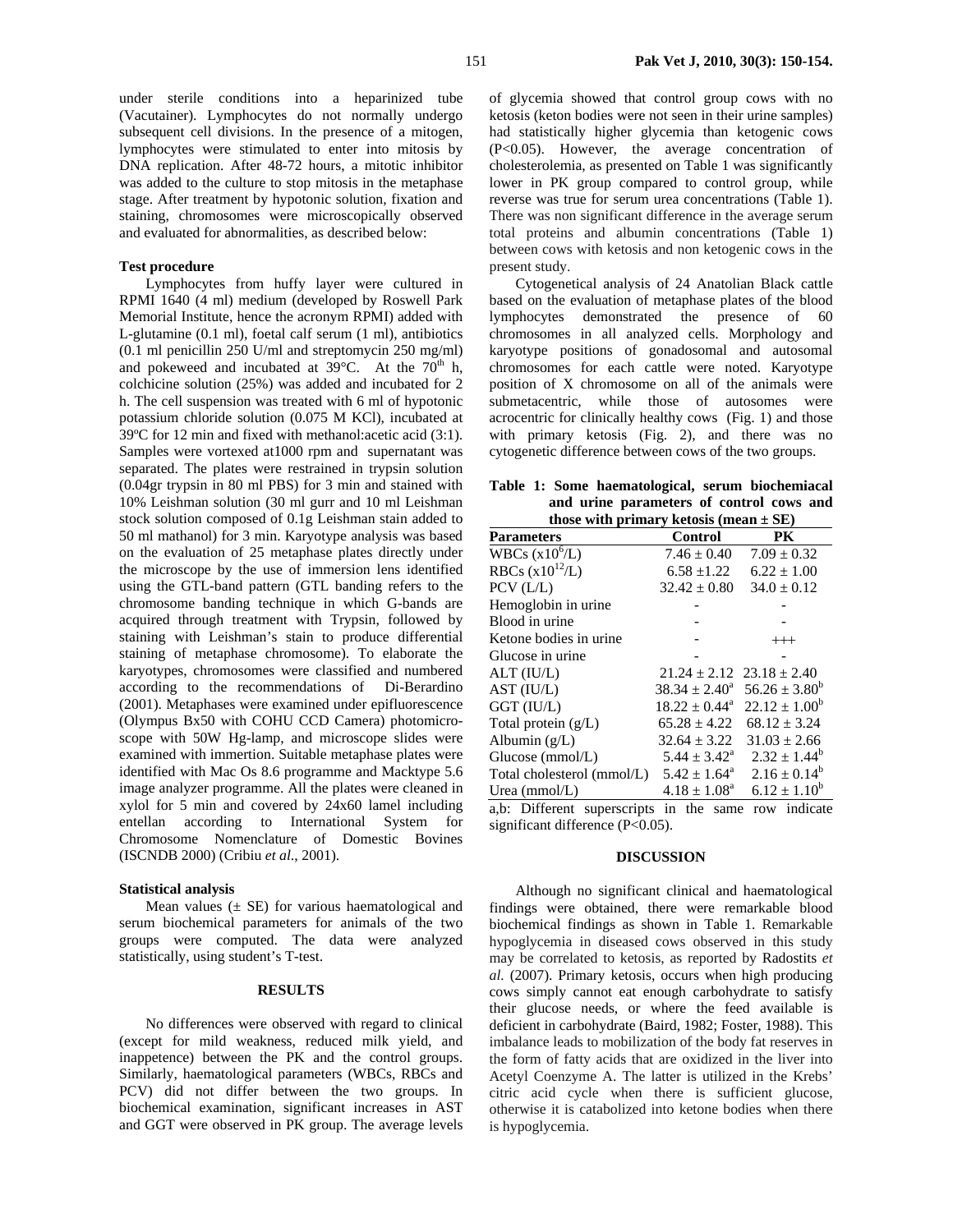

**Fig. 1: A. Metaphase plate. B. GTL-banded composite karyotype of control Anatolian Black cattle.** 

The avarage values of ALT and GGT in PK group were with in normal limits  $(23.18 \pm 2.40$  and  $22.12 \pm 1.00$ IU/L, respectively) and no significant difference was found between the PK group and control group. This implies that the liver function was not affected in the cows with ketosis in this study. Some authors declared that chronic cases of ketosis can lead to lipidosis which deteriorates the integrity of the hepatocytes (liver cells). Therefore, a strongly positive correlation was found between AST and the state of ketosis in dairy cows, as well as a significant effect of the plasma concentration of acetoacetate on the concentrations of glutamate dehydrogenase and sorbitol dehydrogenase (Ropstad *et al*., 1989).

Similar blood chemical findings were also observed in this study.

The blood cholesterol and urea concentrations in PK group were  $2.16 \pm 0.14$  and  $6.12 \pm 1.10$  nmol/L, respectively. Our results showed negative relationship between cholesterolemia and ketosis, as Sevinc *et al.* (1998) reported that cholesterolemia can be used to testify an energy imbalance and the integrity of the liver. Uremia was observed in the present study in PK group compared to control group. Higher urea levels in PK group may be due to possible liver damage along with higher AST levels. Urea production rises by 67% during pregnancy and falls by 36% following parturition and lactation (Ramin *et al.,*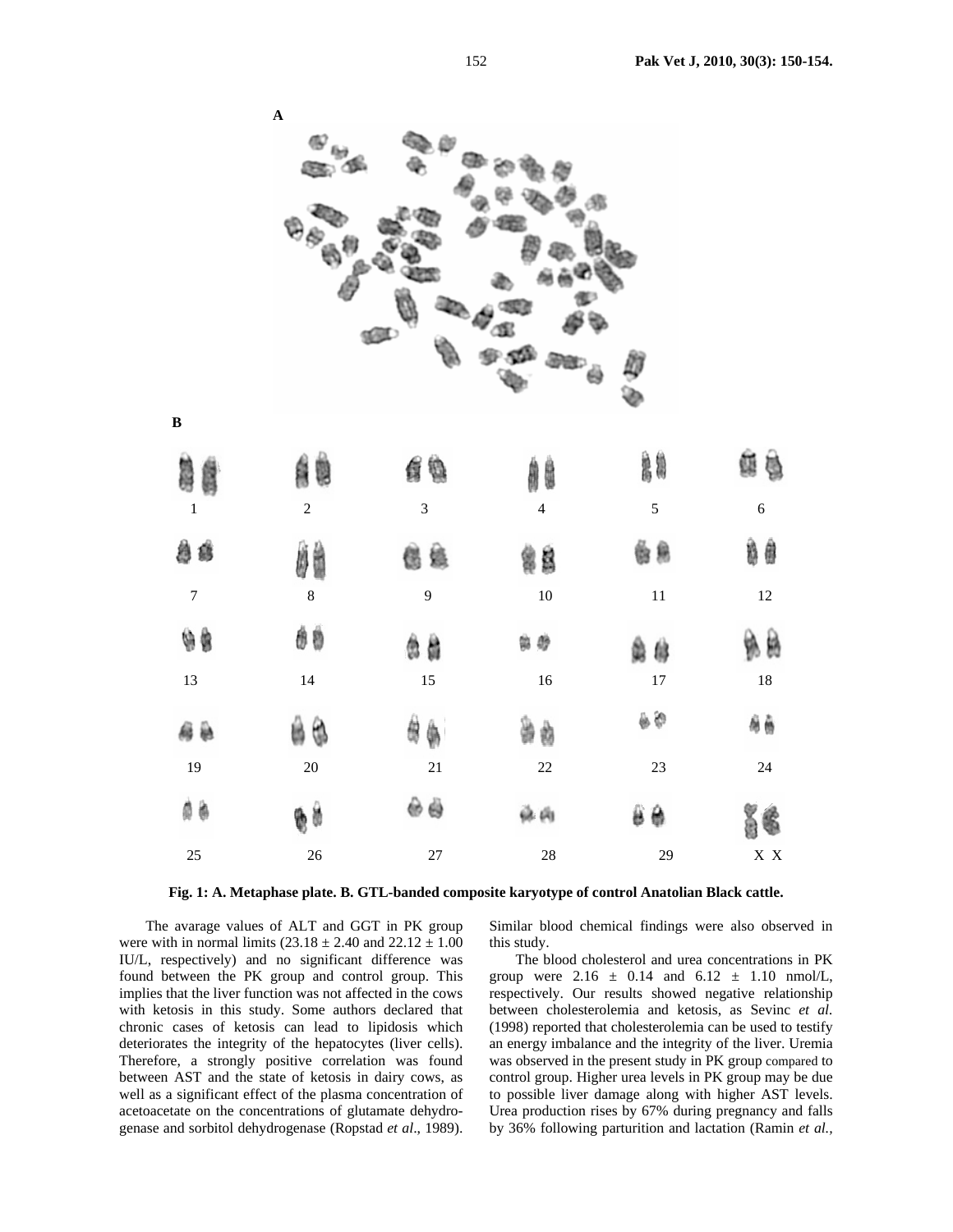| y<br>$\,1\,$     | ĝ<br>$\sqrt{2}$ | $\overline{3}$ | $\overline{4}$ | 5      | $\sqrt{6}$                |
|------------------|-----------------|----------------|----------------|--------|---------------------------|
| Ë                | Ë               | SE 19<br>距距    | 質質             |        | 昏暮                        |
| $\boldsymbol{7}$ | $\bf 8$         | $\overline{9}$ | $10\,$         | $11\,$ | $12\,$                    |
| 自喜               | 9€              | 萝<br>哥         | 葛景             | ĝ<br>황 | ë                         |
| 13               | 14              | 15             | $16\,$         | $17\,$ | $18\,$                    |
| 盲兽               | 9 E             | 65             | 형              | ÿ<br>흉 | 憩<br>U                    |
| 19               | 20              | 21             | $22\,$         | 23     | $24\,$                    |
| 無氣               | 음 원             | ÿ<br>曽         | 日目             | 旨<br>ë |                           |
| $25\,$           | $26\,$          | $27\,$         | $28\,$         | 29     | $\mathbf{X} \ \mathbf{X}$ |

**Fig. 2: A. Metaphase plate. B. GTL-banded composite karyotype of Anatolian Black cattle with primary ketosis.** 

2007). Diarrhea, renal failure and pregnancy toxemia can also cause clinical uremia (Radostits *et al.,* 2007; Ramin *et al.,* 2007).

**A** 

**B**

Balanced translocations have been used to localize genes responsible for a variety of conditions. Translocations are likely to mediate disease processes by disrupting expression of genes in the vicinity of the breakpoints. The first disease for which genetic cause was identified by mapping of a balanced chromosomal translocation breakpoint was chronic granulomatous disease (Di Bernardino 2001). Subsequently, genes responsible for a variety of conditions, such as obesity, cleft palate, blepharophimosis syndrome, DiGeorge syndrome, Duchene muscular dystrophy and congenital cataracts have been identified using this strategy (Holder *et al.,* 2000).

Elitok *et al.* (2001) reported no success in treatment of approximately 30% of primary ketosis cases by